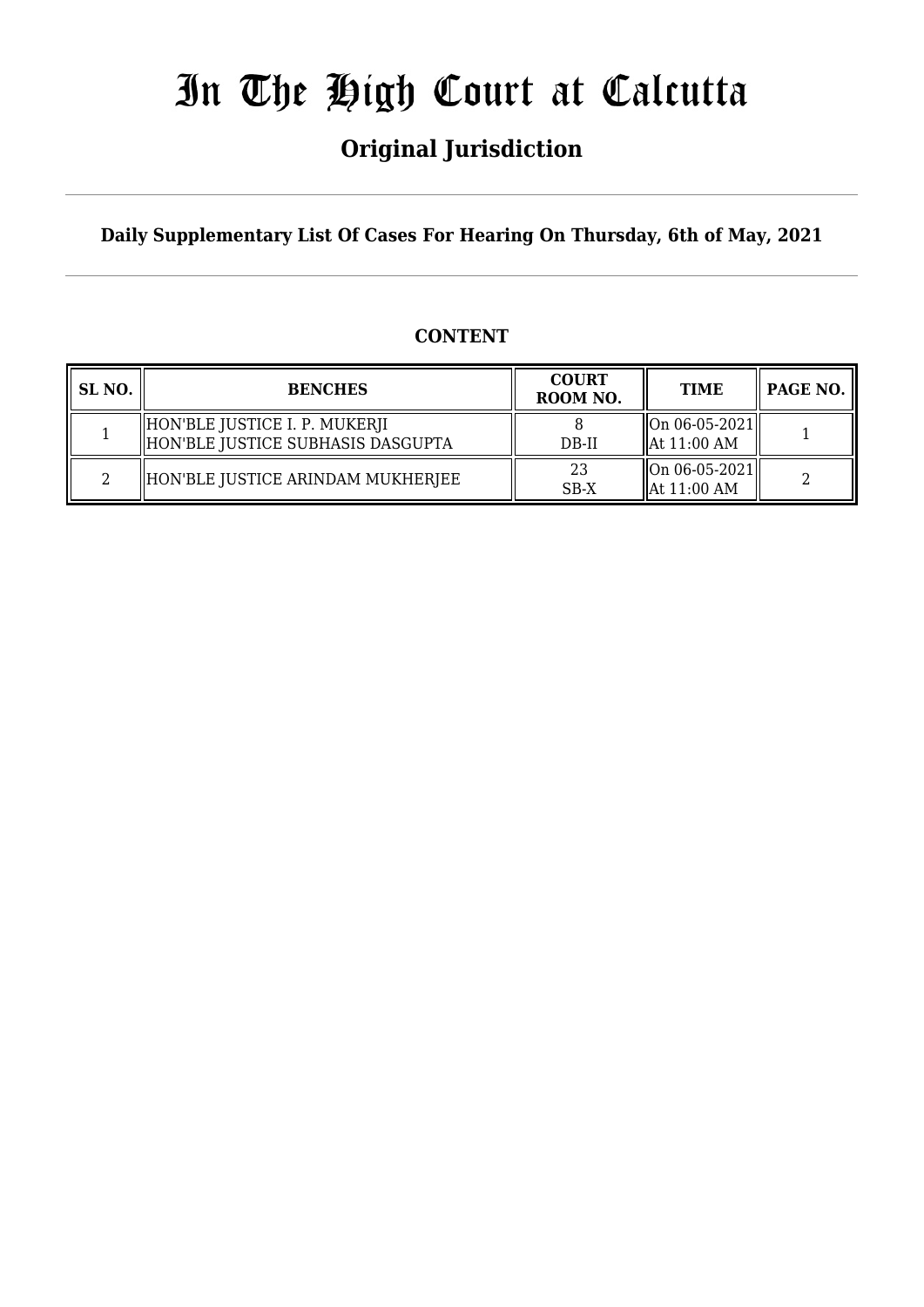

## In The High Court at Calcutta

## **Original Side**

**DAILY CAUSELIST For Thursday The 6th May 2021**

**COURT NO. 8**

**DIVISION BENCH (DB-II)**

**AT 11:00 AM**

**HON'BLE JUSTICE I. P. MUKERJI HON'BLE JUSTICE SUBHASIS DASGUPTA VACATION BENCH**

**ON AND FROM MONDAY, THE 3RD, MAY, 2021 TO FRIDAY, 7TH MAY, 2021- ALL DIVISION BENCH MATTERS EXCEPT PUBLIC INTEREST LITIGATION AND HABEAS CORPUS.**

### **(VIA VIDEO CONFERENCE)**

**NOTE: (1) BOTH APPELLATE SIDE AND ORIGINAL SIDE MENTIONING AT THE FIRST SITTING OF THE COURT.**

**(2) ORIGINAL SIDE MATTERS SHALL BE TAKEN UP FIRST--- NOT BEYOND 12:30 P.M.**

**(3) ON EXHAUSTION OF ORIGINAL SIDE LIST OR 12:30 P.M. WHICHEVER IS EARLIER APPELLATE SIDE MATTERS WILL BE TAKEN UP.**

**(4) ONLY THOSE MATTERS SHALL BE ENTERTAINED WHICH HAVE BEEN ALLOWED IN EMENTIONING.**